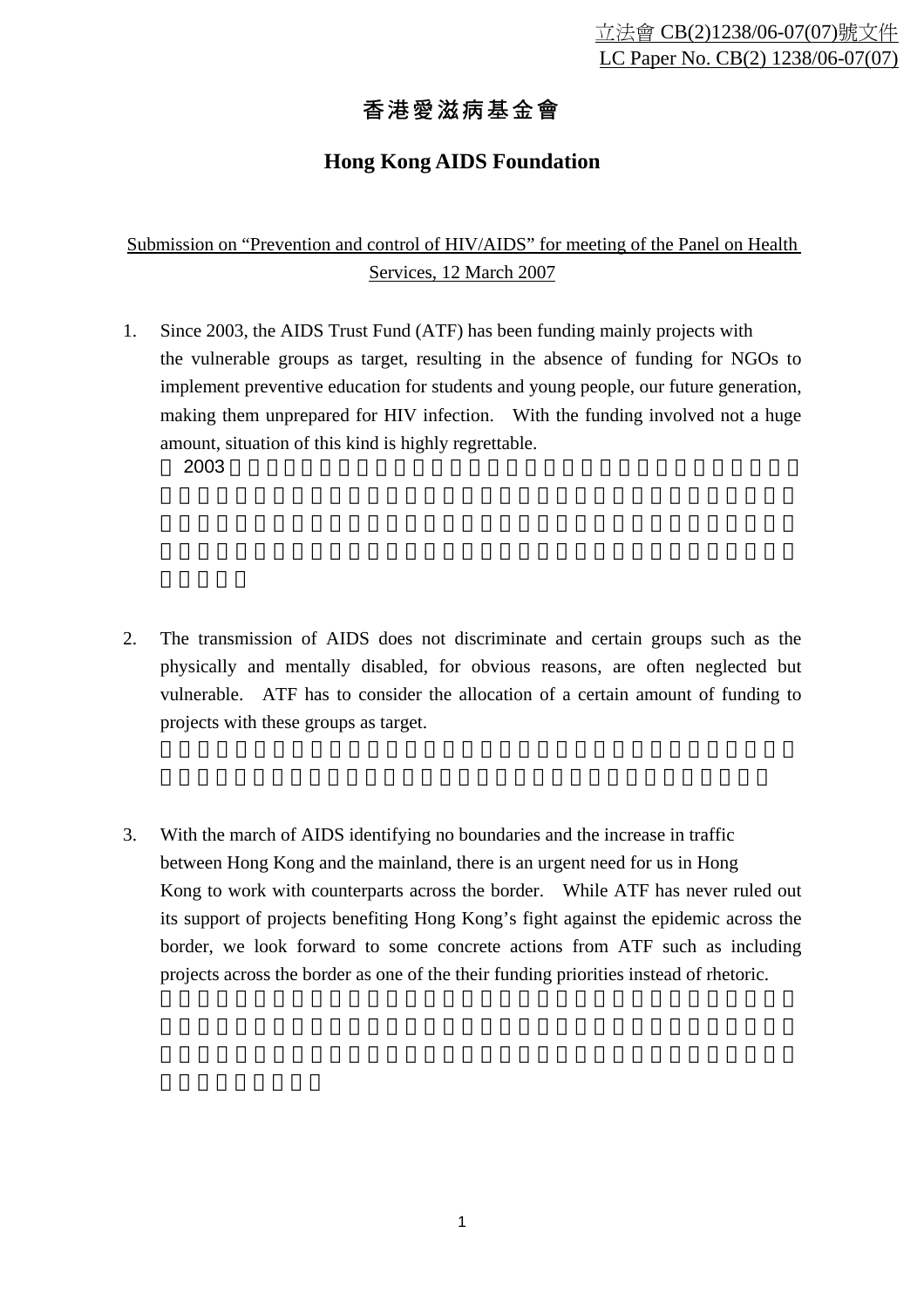- 4. With the environment an ever-changing one, the fight against HIV and AIDS, like other work areas, requires staff who are knowledgeable and skilful through learning and development. It is unfortunate that ATF has declined to provide NGOs with funding for capacity building of their workers.
- 5. The Advisory Council on AIDS has worked out the strategies on HIV and AIDS for Hong Kong for the years 2007 – 2011 and the next move is to map out some concrete action plans to translate the strategies into effective actions. To this end, we are sure the civil society community is more than happy to help but the ACA, ATF and the government need to take the lead.

2007-2011